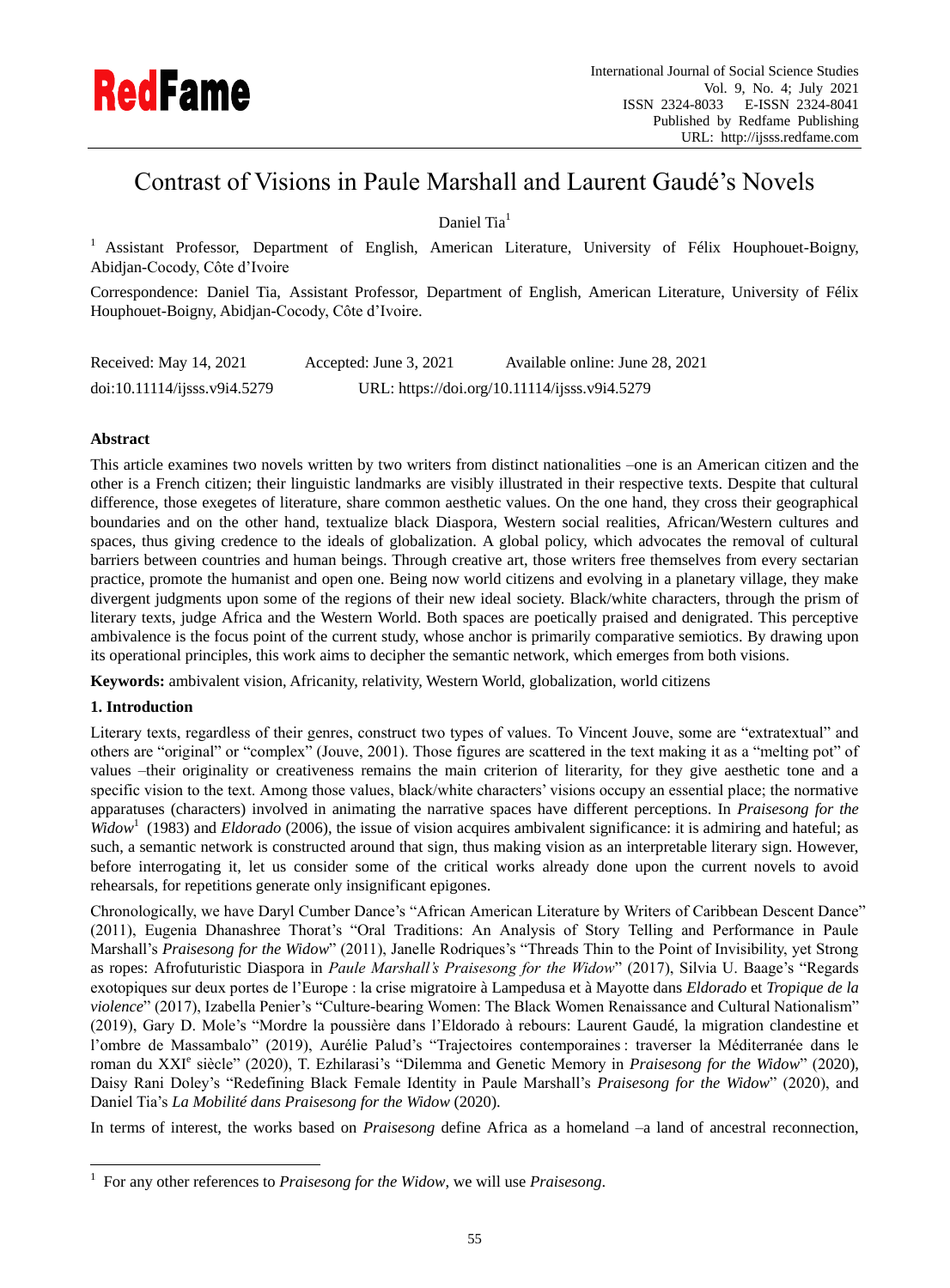collective memories and the others based on *Eldorado* deal with African migrants" experience on their way to the Western World. Without exaggerating, those critical works are innovative, for each of them constitutes a scientific contribution –each addresses a particular aspect of the novels under consideration. However, beyond all those remarkable critical contributions, what is lacking, which substantiates the current study is that none of the works mentioned in the review, makes an objective comparative semiotic analysis based on the characters" visions. Thus, that theme proves to be of paramount importance as it is related to the elusive nature of African and Western societies. With reference to those limitations, the above review is certainly of notable scientific value, but it embodies some weaknesses. In other words, that review is not exhaustive and does not definitively account for all the issues posed or evoked by both novels (*Praisesong* and *Eldorado*). Substantial aspects, such as vision, need to be deciphered with more attentiveness to comprehend both authors" literary projects. A priori vision refers to perception and implies the constructive imaginary inscribed in any rational and discursive judgments (opinions) –this can be materialized in literary texts or be orally stated. Literary texts are the products of human spirit; as such, they reflect social realities. No matter the characters involved in the fictional universe, they always epitomize a hierarchy, culture, human activity, and socio-political organization, which characterize life in the textualized society. Any attempt aiming to decipher the opacity of those values helps to reveal the author's vision(s).

As explained above, vision appears in the characters" voices, beliefs, and deeds. In *Praisesong* and *Eldorado*, the latter make divergent judgments upon Africa and the Western World. From a diasporic perspective, Africa is a cradle of hospitality, love, and cultural richness, which serves as a space of spiritual recollection, replenishment, and communion. Paradoxically, the West is shown as a place of discrimination, injustice, inequality, and cultural acculturation. From a purely African perspective, the West is perceived as a space of fulfillment, justice, and prosperity. As to Africa, it is qualified as a conflicting and poor world, which epitomizes an earthly evil; i.e., its populations suffer from any kinds of difficulties. Thus, the issue of relativity arises, for in reality, no society is intrinsically better than another one; each has its negative and positive dimensions, its strengths and weaknesses. In congruence with that relativity, which textual figures illustrate the ambivalence of visions in *Praisesong* and *Eldorado*? What does that ambivalence imply? Through those questions, the current study aims to show that human societies (be it Africa or the West) are relative. Thus, to carry out this work, the comparative semiotic perspective will serve as a guideline.

Explicitly, semiotics as a tool of analysis is interested in the modeling of the abstract structures of the meaning; it accounts for the significance of the texts under consideration. Visions being inscribed in those texts, semiotics deciphers their manifestations; those textual occurrences are always subtle; therefore, that methodological tool will be interested in the changes between characters. Being based on two novels, the current study will lean on the comparative semiotic perspective. To Louis Hébert, "[a] comparative [study] compares texts and textual forms (...). But [it also deciphers] different types of semiotic products (...) and their associated forms coming in principle from different cultures (possibly from different languages), in order to bring out the identities, similarities, oppositions and provide the causes, modalities of presence and effects of those different comparative relations" (Translation mine) (Hébert, 2014). With reference to that explicatory detail, the semiotic comparative perspective chosen in the framework of this study, will examine some of the values attributed to the characters of both novels (*Praisesong* and *Eldorado*) through two major points: African descents/westerners" perception of Africa and the West and "Pure-born" Africans" perception of the West and Africa.

#### **2. African Descents/Westerners' Perception of Africa and the West**

The points this step proposes to elucidate, are two in total. They are, in particular, the picture of Africa on the one hand, and that of the host society on the other. Both pictures are considered as signs and deserve to be carefully explored.

From a semiotic perspective, Africa is not a lost society in Marshall"s fictional work. Black female and male figures (black characters), Avey Johnson, Aunt Cuney, Lebert Joseph, and the Carriacouans are committed to defending its values (ancestral heritage). In *Praisesong*, black characters are initially described as acculturated or disconnected beings. Being deprived of all their ancestral values by American society, they undertake a double struggle to change their lives. One is social as it implies the improvement of their social conditions and the other has a cultural scope. The acquisition of social mobility is complex because American imperialism prevents Blacks from acquiring financial autonomy. As a result, injustices and inequalities are still rampant in Blacks" lives. In response to that situation, they initiate the latter in which Africa holds a central position. Here, Marshall faithfully renders the importance of African cultural resources. For example, the Johnson family whose conditions are apparent in the first and second chapter (Runagate and Sleeper"s Wake), epitomizes black Diaspora. The members of that family are accustomed to listening to some "old blues records" (Marshall, 1983), which link them to their past (ancestral roots). The narrator reveals, "the Jay who emerged from the music of an evening, the self that would never be seen down at the store, was open, witty, playful, even outrageous at times: he might suddenly stage an impromptu dance just for the two of them in the living room, declaring it to be Rockland Palace or the Renny. And affectionate: his arms folding around her from behind when she least expected them, the needful way he spoke her name even when they quarreled" (Marshall, 1983). Clearly, the Johnson family is a textual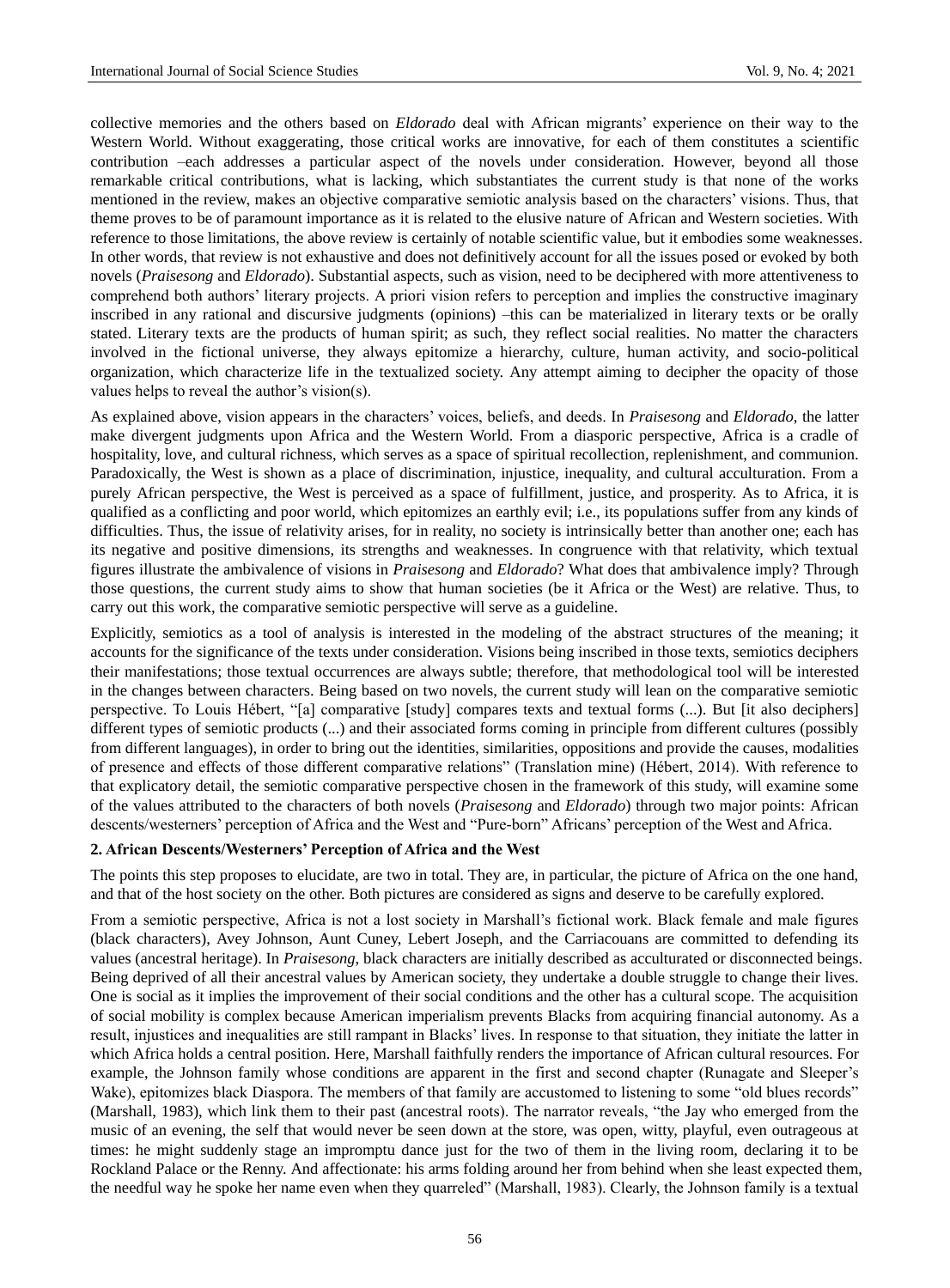figure around which various ideological values are constructed. Indeed, Avey Johnson (Jay Johnson"s wife) is a courageous, humanist, traditionalist, responsible woman. Thanks to her exceptional qualities, she succeeds in embracing her past. She is also involved in convincing members of black Diaspora to revisit their ancestral roots. To her, Africa can help them redefine themselves; therefore, she exhorts them to appropriate their African resources. In fact, she is advised by Aunt Cuney (one of Marshall"s ancestral figures) to sensitize African descents about the relevance of African heritage in their fight against white oppression. In terms of vision, Avey Johnson sustains African descents in their challenge to overcome Western cultural imperialism or neo-imperialism.

Besides, Marion, one of Avey Johnson"s daughters is another traditionalist figure who, despite her young age, has a bright vision; she has a panegyric perception of Africa. She considers it as the ancestors" roots and true cultural source of regeneration for African descents. To her, African descents (Carriacouans and Outlanders) were born in America and elsewhere, but they have their roots in Africa. Above all else, Marion"s message is far from being discriminatory. On the contrary, it restores Blacks" history and aims to improve their tarnished image. To her, African descents should reinvent themselves. This means they should not judge themselves according to the insulting and denigrating image constructed by white colonists and other conservative spirits. Through a challenging struggle, they should affirm their dignity considering their past as an integral part of their being. That past, be it painful or peaceful, should be taken into account in the process of redefinition of black folks. By redefinition, this study does not mean that Blacks should affirm their superiority to other people; the process of identity construction underlined here, advocates the consideration of Blacks' past, history, collective memory, cultures, traditions, myths, legends, languages, which have been destroyed by white colonists or merely denied. In other words, by exhorting her mother (Avey Johnson), Marion (one of Marshall"s characters) tries to sensitize all members of black Diaspora to wake up and deconstruct Whites" misrepresentation of Blacks by valorizing their ancestral heritage. Significantly, to succeed in constructing the above historical and cultural values, Africa should be considered, for it represents Blacks" ancestral society (true place of togetherness and wholeness).

By visiting Africa, members of black Diaspora can practice their ancestral tradition. *Praisesong* provides an example of a journey back to the roots, which enables African descents to discover their cultural resources. During that journey (Annual Excursion), they pay tribute to their ancestors and learn to discover themselves. To Marion, that self-discovery is more economical than undertaking a purposeless excursion with Whites. That is why she is firmly against her mother"s relationship with white women (Thomasina Moore and Clarice). The following textual clue is representative of her opposition, "why go on some meaningless cruise with a bunch of white folks anyway, I keep asking you? What"s that supposed to be about?" (Marshall, 1983). Obviously, historical pains are still recurrent in Marion"s mind; she believes that her mother"s relationship with Whites is unfair and hypocritical. Indeed, during the period of colonization, Africans were deported to various regions of the Western World. They were taken on the Senegalese coasts and deported to America. Gaudé and Marshall respectively reconstruct that painful past in the ensuring utterances, "it all started in Gorée, off the coast of Senegal, when Captain Bressac had the bad idea to die. We had been anchored there for twelve days: the time to buy ebony wood and load it on board. We were about to leave for America as we had done so many times before, but Bressac fell ill" (Translation mine) (Gaudé, 2007)<sup>"</sup>It was here that they brought <sup>'</sup>em. They taken 'em out of the boats right here. Where we's standing. Nobody remembers how many of 'em it was, but they was a good few "cording to my gran" who was a little girl no bigger than you when it happened" (Marshall, 1983). Both citations trace the one-way trip of Africans to unknown horizons. Those deported people carried with them their cultures and traditions, but their contact with other cultural resources altered theirs. In that context, their descendants, whether they like it or not, are acculturated beings, for in one way or another, they are influenced by external values, which they adopt out of necessity.

Therefore, the only efficient and reliable way out to save themselves from infinite and everlasting acculturation is to return to their homeland (ancestral roots). In *Praisesong*, Africa appears as a textual sign capable of effectively combating acculturation. Indeed, Africa still abounds with the necessary intangible cultural resources, which African generations bequeathed to each other; i.e., those inherited resources can enable members of black Diaspora to redefine themselves, revivify or revitalize their cultural identity. Let us underline that African descents" process of identity construction is a noble initiation. However, they should embrace and magnify their sense of Africanity without being ashamed. To Elisabeth Mudimbe-Boyi, "the journey is also the essential trope. The geographical journey marked for the deported African a moment, a new history linked to but yet divergent from African history. The symbolic journey, on the other hand, functions as a metaphor for an identity quest, an itinerary and an exploration by the novelistic characters of their own memory. In their quest for contact with a different society and culture, they transform the spaces they visit into places of self-knowledge and self-realization. (…) If we consider the African survivals in the black Americas, we can certainly read their history as one of continuity" (Translation mine) (Mudimbe-Boyi, 2006).

As far as Gaudé"s *Eldorado* is concerned, it defines Africa as a place where hope is possible. For instance, Salvatore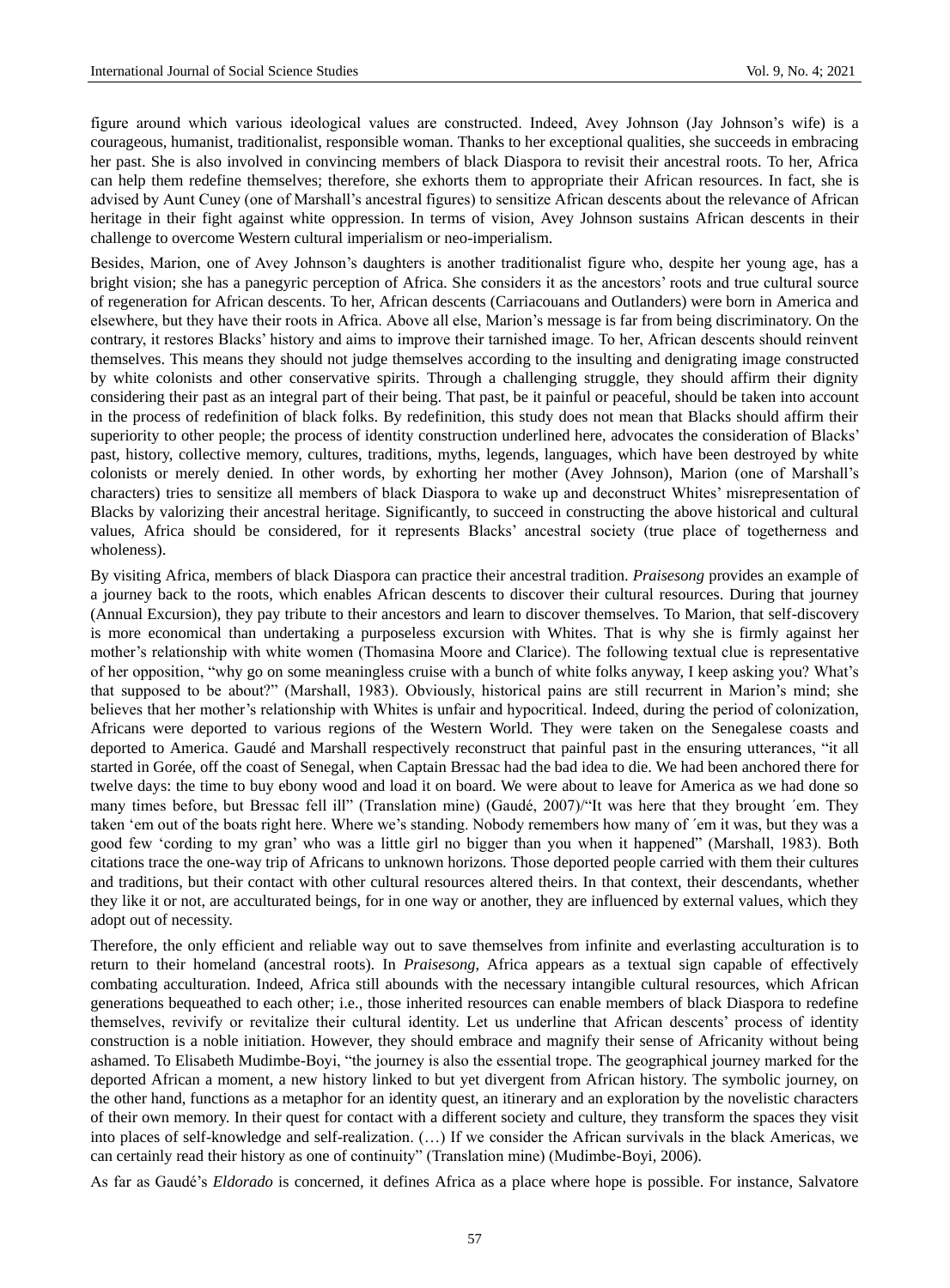Piracci"s resignation from his profession in the Western World to embark on an adventure to Africa is semiotically a lesson (commitment) whose social and ideological scope is to deconstruct the negative judgments nurtured by Western imperialists. In *Eldorado*, Gaudé depicts Africa as an asylum for Salvatore Piracci. This means he feels frustrated and disappointed about the Western ideological pressure. As a result, he decides to flee and settle in Libya (Africa). Salvatore Piracci is the one of the soldiers who enforces European discriminatory law of immigration –a deal in which European political leaders are involved. Indeed, with time, that soldier discovers that despite his remarkable work, he is not rewarded, but blamed. Salvatore Piracci realizes that he is betrayed by the Western political leaders" discourses; he confesses it as follows, "they used to tell us that we were there to watch over the citadel. (…) They said: I believed it (...) I am not talking about politics or ideology, no, but I believed because for a long time that is what I felt when I was at sea. I watched the horizon with binoculars. I checked the radar. Spotting. Hunting. Intercepting. I was for a long time off the coast, one of the guardians of the citadel. (...) I am tired (Translation mine) (Gaudé, 2007). Clearly, Salvatore Piracci wants to experience a peaceful life outside Europe. In *Eldorado*, Africa turns out to be the land of dreams capable of freeing Salvatore Piracci from his anxieties. The narrator reveals his thought in the utterance, which follows, "the grass will be fat and the trees full of fruit... Everything will be sweet there. And life will pass like a caress. Eldorado. That was all he could think about. He knew well that he was going against the current of the river of emigrants" (Translation mine) (Gaudé, 2006). Explicitly, Salvatore Piracci considers Africa as a universe where everyone can visit and fulfil their dream. A close glance at the picture of Africa in the texts under consideration helps to discover that Marion (*Praisesong*) and Salvatore Piracci (*Eldorado*) praise Africa. Metaphorically, African traditional values are portrayed as remedies, which can cure cultural disconnected individuals and members of black Diaspora from social bondage. Africa is also considered as an Eldorado (promise land). From a cultural point of view, Africa is depicted as a motif, which can contribute to deconstruct Whites" tarnishing judgments on Blacks. Indeed, Marshall and Gaudé"s fictional works elevate Africa to a rank of honor not by advocating its economic dynamism/success; nevertheless, by praising and considering its human and cultural potentialities as sources of realization, and recognition.

Better still, hospitality, love, true unity based on mutual respect (without barriers) are some of the values entertained and preserved by African societies. As such, it is akin to an earthly paradise where lost subjects, disconnected and disappointed beings can go and escape from existential difficulties. In other words, Africa is a space of recollection, resourcing, and rest. In Gaudé"s novel, there is no concrete Eldorado; be it Western World or Africa, every society has their positive and negative aspects. Salvatore Piracci settles in Africa to experience that social liberation, which he does not find in Europe. He is disappointed about European political system. As far as Avey Johnson is concerned, she discovers that the death of her husband is one of the consequences of American imperialist system. The fear to fall into poverty trap and be unable to sustain his family compels Jay Johnson and his wife (Avey Johnson) to embark on a continuous quest for material qualified as a "marathon". This provides the above couple with a social identity and financial independence, but with a cultural exploitation. Analyzing what Africa and America represent for African descents," Susan Rogers argues, "Avey"s memories of Africa are an essential part of her being, while her American identity is a socially constructed one, is problematic" (Susan Rogers, 2000). That constraining struggle aiming to sustain social balance within his family negatively influences his relationship with his wife (Avey Johnson). He starts overlooking her, and worse, he repudiates his own cultural identity. Jay Johnson spends his lifetime without resting. He loses his cultural landmarks because of his continuous quest for material. As a result, he becomes an acculturated and marginalized being. To avoid such a situation, Marshall exhorts members of black Diaspora to come out of their tower and visit their ancestors" roots not as tourists, but as worthy descents who return to their roots after a long absence to become immersed with their cultural realities. Marion, one of Marshall"s characters suggests to her mother (Avey Johnson) to visit Africa, "here last summer I begged you to go on that tour to Brazil, and on the one, the year before that, to Ghana" (Marshall, 1983). Apparently, Marion disapproves her mother"s sudden change. Indeed, Avey Johnson has entirely adopted Western style and given up the African one. Her daughter (Marion) who believes that Western style alters African cultural identity undervalues that attitude. So, the only way out to refuse acculturation is to go back to Africa and deeply experience what is practiced there. Marion"s suggestion is not necessary about a physical displacement, but a spiritual immersion through black history and culture.

Moreover, Africa serves as a land of reminiscence, spiritual regeneration, and hospitality. To Marshall, the development of the planetary village cannot be achieved without black people"s contribution. Her novel traces the furrows of the commitment of renewal. This means Africa is a cultural treasure, which can contribute to the global cultural development. To her, African descents are to take part in that project; therefore, they are to bring their support. To Louis Mendy, "Paule Marshall, through the character of Avey Johnson, seems to remind not only Africans, but also people of most Diasporas of the importance of being constantly connected to their true identities" (Mendy, 2019). In other words, African descents are to invalidate the fault thesis according to which, Blacks are subhuman. By accepting to redefine themselves, taking into account their cultural roots, they can destroy the prejudices constructed by white colonists. This can help them perpetuate African values and affirm their Africanity. In the attempt to define Africanity, Toyin Falola and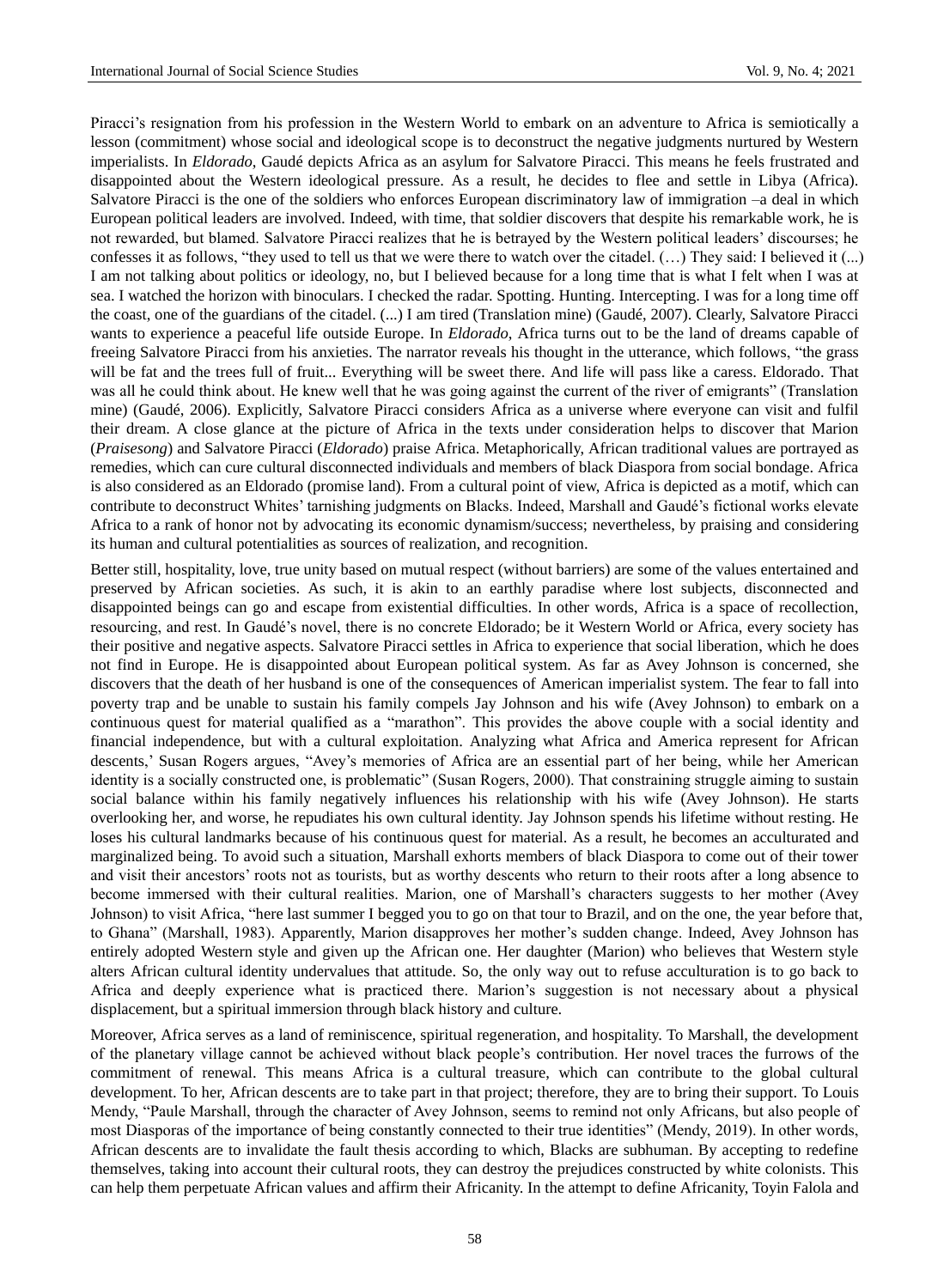Ricardo René Laremont assert, "Ali A. Mazrui redefines Africanity across geographical spaces, time, and academic disciplines. He challenges pre-established notions both of the definitions of Africans and Africanity, forcing us to reject imperialist paradigms and encouraging us to think more creatively about African social realities" (Mazrui quoted by Falola & Laremont, 2009).

Noticeably, the spiritual journey to Africa is a necessity, for it helps to discover the "self," which has long been buried in the meanders of Western cultural values. In terms of globalization, the return of members of black Diaspora to their ancestral roots means that there is no barrier of mistrust and reluctance. This journey attests that Africa is a cradle of cultures and traditions; for instance, *Praisesong* details African cultural assets through dances like "Big Drum" and "Nation Dance Ceremony". By appropriating those ancestral dances, African descents free themselves from any forms of sorrow linked to their painful and long oppressive experience. To Patrick Taylor, "to dance the nation is to find oneself immersed in a liminal world where tradition informs contemporary experience and ritual takes on new meaning" (Taylor, 2001). As indicated above, Africa is a society of great civilization where the practice of spirituality liberates individuals. To Dorothy Hamer Denniston, "in precolonial African societies religion (…) was essential to virtually every facet of daily living. That is, religion was not institutionalized so as to separate secular and spiritual life; rather, it informed, directed, and became the very fabric of secular living" (Translation mine) (Denniston quoted by Janelle Rodriques, 2017). Always better, African descents are exhorted to embrace their ancestral heritage.

As to the Western society, it is portrayed in both texts as a corrupted space, due to the poor social policies in place. In terms of opportunities, discrimination is persistent; African descents exert informal activities. That situation makes them hypermodern; they give less importance to immaterial values (culture and tradition) and are more interested in the quest for material. What is essential for them is their desire to find an instant solution to their social difficulties. They feel obliged to carry several activities to support their family. This means the Western society implicitly promotes inequality. The drawbacks of that injustice are exhausting, for individuals sometimes perish without achieving financial independence. In *Praisesong*, Jay Johnson is one of the victims of Western imperialism; he does not exert decent activities, which can provide him with stable self-sufficiency. He therefore feels constrained to carry out various activities in order to maintain social balance within his families and elsewhere in his day life. More important, the Western World is a place of tensions. Blacks and Whites are always in competition. The former struggle to acquire social and financial mobility, but the latter worsen their conditions to maintain them in the margins as second-class citizens.

As a result, African descents profoundly suffer from exclusions and other humiliations. Questioning the social pressures prevailing in the Western World and decrying the pitiful treatments inflicted upon Blacks, Marshall asserts: "But chains didn't stop those Ibo none. Neither iron the way my gran tol it (other folks in Tatem said it wasn't so and that she was crazy but never paid  $\hat{e}$ m no mind)  $\hat{c}$ ording to her they just kept on walking like the water was solid ground. Left the white folks standin' back here with they mouth hung open and they take off down of the river on foot. Stepping [...] these Ibo! Just upped and walked on away not two minutes after getting here!" (Marshall, 1983). Here, the chains embody suffering, alienation, slavery and injustice. Through those chains, the West is presented as a place where human beings are denigrated. The legend of the flying men, which Marshall highlights in this quote is illustrative of the lack of hospitality that prevails in the Western world. In addition, in *Eldorado*, the horizon of expectation is violated. Indeed, the title of the novel is contrary to the substance. Indeed, the space called Catania shows that the West is confronted with various environmental crises; its streets are very dirty, its beaches are also unpleasant. The narrator illustrates that ecological crisis as follows, "in Catania, on that day, the rebels" pavement in the Duomo district smelled fishy" (Translation mine) (Gaudé, 2006).

Worse still, some migrants fail to cross the Atlantic –their dead corpses are rejected on shores discrediting fishing and tourist activities. In terms of influence, this jeopardizes citizens" health and pollutes the environment. Explicitly, the humanitarian situation is critical due to mass immigration. This worsens the access to jobs opportunities. Far from being a paradise, the West acquires a chaotic image. Gaudé"s narrator indicates, "at the beginning, the inhabitants of Lampedusa had seen these boats of misery arrive with amazement. The sea regularly appeared to them dead corpses and they were upset. Those men, whose names, countries and histories they knew nothing about, had come to be stranded in their homes and their corpses could never be returned to their mothers" (Translation mine) (Gaudé, 2006). Metaphorically, Europe is a real cemetery. In both texts, America and Europe promote an exclusive political system, which negatively affects African descents and other African migrants' lives. In fact, Jay Johnson's death, on the one hand, and Salvatore Piracci's resignation, on the other, are illustrative of the harmful policies of governance, which prevails in Western societies. In the ensuing utterance, Gaudé"s narrator discloses Salvatore Piracci"s disappointment, "I am about to say goodbye to life, he thought, and I feel no sadness about it" (Translation mine) (Gaudé, 2006).

To him, he has been serving Europe for twenty years; but now, he realizes that he implicitly participates in the European discriminatory migration policy. In other words, Salvatore Piracci is exasperated with that inhumane policy, which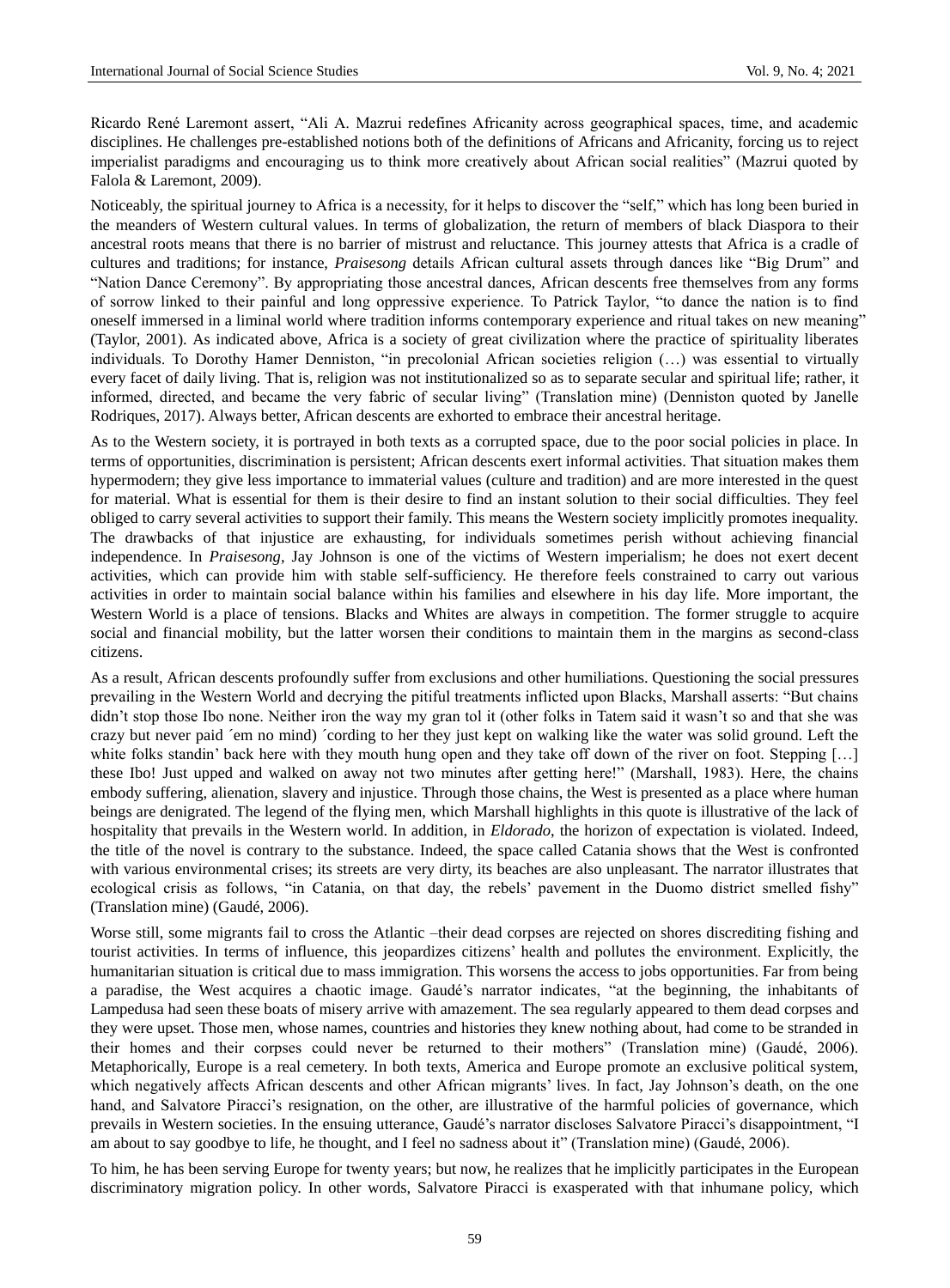theoretically praises human values, but in practice, promotes division, separation, loneliness, and discrimination; he therefore decides to give up his profession and venture to Libya hoping to find a way out to her sorrow and disarray. Once in Africa, he relates the dark truth of the West, "he spoke of the misery of the rich. Of the slave life that awaited most of those who attempted the journey. He spoke of the disgust at the huge stores where everything can be bought, but nothing is necessary. He spoke of money. About its violence and its reign" (Translation mine) (Gaudé, 2006). In accordance with human relations, Western societies do not unite citizens. There is no hospitality between Whites and Blacks; the West sustains an implicit campaign of denigration, which is practiced to keep Blacks on one side and Whites on the other. In *Eldorado*, the narrator depicts the injustices against immigrants, which disappoint Salvatore Piracci and is disclosed by Gaudé"s narrator, "for a while again, there was only that. As soon as they all had boarded, he would have to become again the Italian commander of an interceptor ship. He would have wanted this moment to stretch, so that this can be his job: a quest in the night in search of lost ships. A fight between him and the sea. Nothing else. Take back men from death. Pull them out of the mouth of the ocean. Everything else, the arrest procedures, the detention centers, the stamps on the papers, all that, at that moment, was derisory and ugly" (Translation mine) (Gaudé, 2006). Instead of helping migrants find a reliable and stable solution to their critical situation, the coast guards arrest them. In terms of interpretation, insecurity, violence, and injustice are rampant in the West. Political figures take decisions, which are ineffective on the ground. *Eldorado* is a novel, which faithfully renders that pathetical social reality.

Besides, in *Praisesong*, there is a social barrier between Halsey Street and North White Plains. The former space, which is mainly inhabited by Blacks, is poor. The latter one, which is mostly inhabited by Whites, is posh. Significantly, Western political system proves to be incapable of fighting against those social disparities, thus exacerbating human relations. In *Eldorado*, the West is against fair policies of globalization. Yet, those policies are supposed to promote freedom of movement and cross-cultural practice. However, some walls are erected between Africa and Europe, thus symbolizing division (separation). Analyzing the tension, which prevails between Blacks and Whites in the Western societies, Daniel Tia asserts, "in American society, this hatred is more or less hidden –it is purely ideological, i.e. the citizens do not directly exert brutal force on each other, but the economic and political systems worsen the relationship between the individuals" (Tia, 2020). From a symbolic view, those barriers denote the rejection of the other. Thus, integration initiatives remain meaningless and pave the way to injustices. For instance, both texts disclose that the West is not ready to promote universal unity.

On the contrary, *Praisesong* and *Eldorado* nurtures an unprecedented policy of division –African migrants who succeed in crossing the barriers erected between Africa and Europe are arrested and put in detention centers (another name for prisons). Those walls are representative of obstacles; they prevent the advent of true globalization. That is why Salvatore Piracci, one of Gaudé"s characters Gaudé qualifies Western political figures" discourses as "oiled words, false words" (Translation mine) (Gaudé, 2006). Openly, those discourses contradict the ideals of globalization. Clearly, the walls show that the West advocates a policy of protectionism, for it realizes that its environment is more and more saturated by African immigrants. Unambiguously, the soldiers assigned to carry out rescue missions are transformed into repressive machines once the rescue actions are completed or achieved.

From the above, African descents and Westerners valorize Africa, but undervalue the West. As to the following step, it will deal with the pure-born Africans' vision.

#### **3. "Pure-born" Africans' Perception of the West and Africa**

Like the preceding step, this one focuses on two points, inter alia pure-born Africans' vision of the West and Africa.

In both texts (*Praisesong* and *Eldorado*), the Western economic is depicted as being attractive; African migrants flock there to change their social status to construct a shining social identity. In other words, Africans decide to settle in Western societies to take care of their families. Thus, the West is perceived as a place where the access to social mobility is easy. The narrator discloses the enthusiasm, which animates African migrants when they get close to the European borders, "we are a few meters away from our dream life" (Translation mine) (Gaudé, 2006). In the texts under consideration, the West is characterized by the myth of Eldorado. Africans" ardent desire to experience European Eldorado pushes them to settle in Western societies. To them, the West promotes opportunities of chance. Therefore, they consider it as a place of justice, equality, and respect for human dignity. Some characters" words show that the West is a paradisiacal universe and that its inhabitants evolve in opulence, "I will go to Europe and will work like hell. If things are as they say, I"ll soon have some money. I"ll send everything over there. As fast as I can. The money must flow to my brother. He will then see that Soleiman is stronger than he thought. That Soleiman can do without everything to be by his side. I will work like hell, yes. It doesn"t matter. I am young. He will be able to buy his medicine. The fight has begun. It is a race and I must be efficient and fast. As soon as I set foot in Europe, I will seek a job. Anything. Jamal is wrong. There are both of us. And I don"t forget him" (Translation mine) (Gaudé, 2006).

Noticeably, this young Sudanese is not the only one to head to the West in search of material. Various other African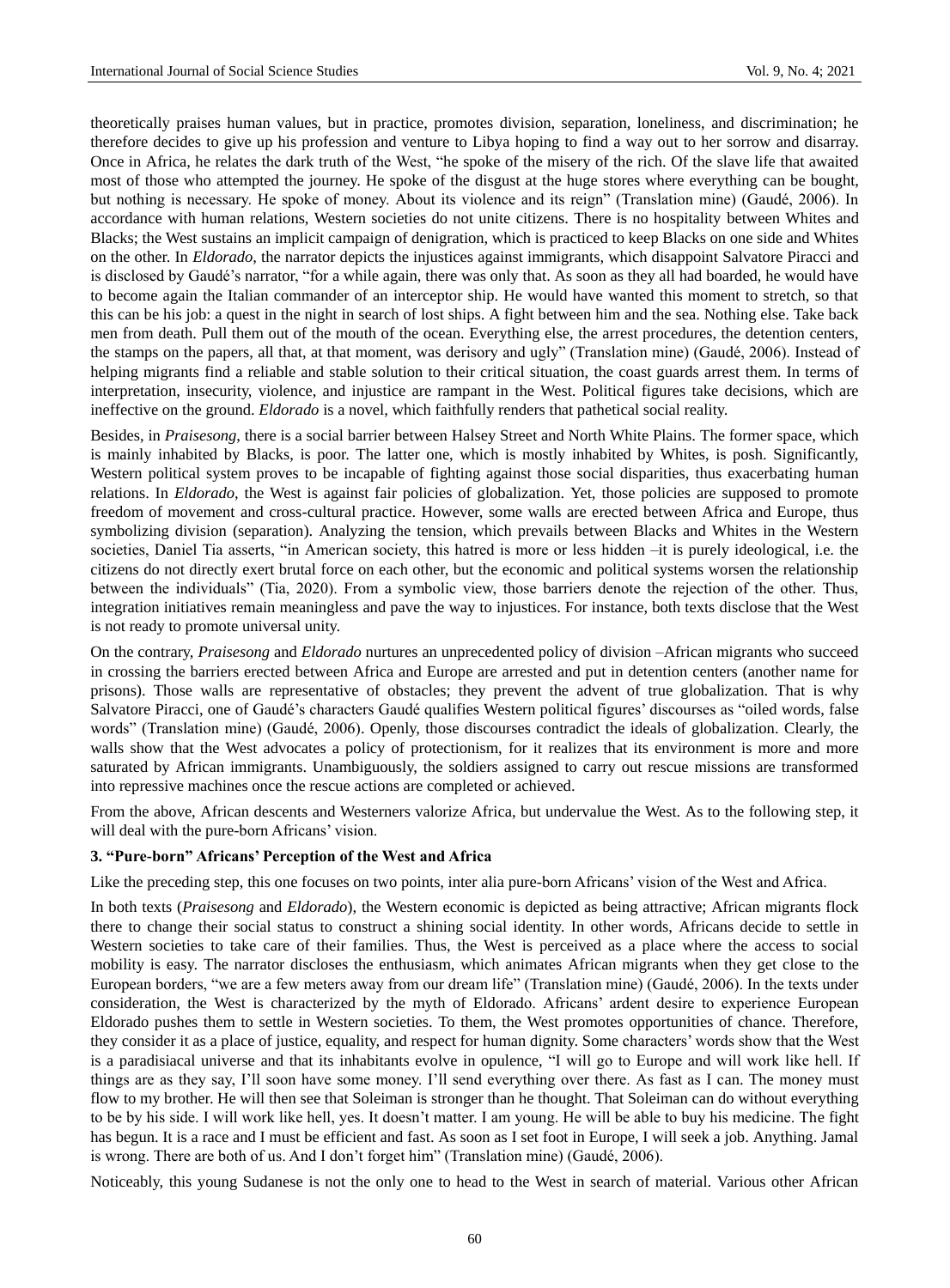young people are involved in the practice of illegal immigration. In reality, the Westerners" response to that phenomenon is brutal and inefficient. Instead of assisting despairing beings fleeing famine, conflicts and poverty, the Westerners put them in detention centers or send them back to their respective countries. The character-narrator confesses, "a meeting of the leaders was decided. There are more than five hundred of us, piled up here among the trees and blankets. There is one chief per nationality. The Malians, Cameroonians, Nigerians, Togolese, Guineans, Liberians, each community has designated a chief to make decisions that concern the entire camp" (Translation mine) (Gaudé, 2006). The West is an area of attraction for Africans. They are so concerned about their future that they challenge any adversities preventing them from settling in Western societies. Hence, the West appears as African migrants" dreamland. In spite of the obstacles on the way to the West, they are determined to settle in Europe. Indeed, *Eldorado* describes the Atlantic as a natural border, which hinges Africans from travelling to Europe. Nevertheless, they are more willing than ever to brave the waves. To them, human adventure has its setbacks and is to be overcome, "we will taste the exiles" sweet relief who speak of their lack to try to fill it. We will grow old together, my brother, promise me. Or I"ll not grow old" (Translation mine) (Gaudé, 2006). In *Eldorado*, the use of myths plays a paramount role. Indeed, those values motivate African migrants to settle in Europe hoping to improve their standard of living. To Claude Pichois, André-Michel Rousseau and Pierre Brunel, "[the analysis of myths in comparative studies is significant because] the comparatist feels very much at home" (Translation mine) (Pichois, Rousseau, & Brunel, 2009).

Combined, the myths of Eldorado and Massambalo have a religious scope. Individuals (African migrants) believe in them as if they were spiritual beings. They exhort African migrants to be active and hopeful. By believing in them, migrating subjects acquire social balance; for instance, Salvatore Piracci, Aboubakar, and other Africans decide to cross the Atlantic and settle on one side, in Africa and the other side, in Europe to flee difficulties prevailing in their respective societies. Those myths sustain, strengthen, and motivate them in their struggle against existential realities, such as poverty, famine, war, and death. Migrants always die on the Atlantics; nevertheless, no one seems to be aware that venturing there is risky. To African migrants, crossing the Atlantic is a way to success (European Eldorado). The African migrants believe that mythical gods praised by the myth of Massambalo always assist them. In reality, Gaudé"s novel constructs two myths (Eldorado and Massambalo), but if we refer to the migrants" misadventure, we can infer that Gaudé"s novel deconstructs both myths (Eldorado and Massambalo). In his text, the Western World is far from being a paradise. As depicted in *Eldorado*, many migrants lose their lives when crossing the borders to reach the Western World.

By reconstructing or rewriting the above myths, Gaudé reveals one of the features of literary texts pointed out by Pierre Rajotte, "[the] rewriting of tradition can also take the form of a deconstruction of myths. (...) As Yves-Michel Ergal suggests about the same mythical figure, deconstruction or disappearance is often a harbinger of renewal. To deconstruct a myth is also very often to allow it to be reborn" (Translation mine) (Rajotte, 2001). By deconstructing the myth of Eldorado through the environmental crisis. Gaudé challenges the Africans and others who are candidates for illegal immigration. Moreover, by depicting the ongoing humanitarian catastrophe on the Atlantics, Gaudé questions the ideals of the myth of Massambalo, which teaches that on the Atlantic, migrants are under the protection of a mythical god. The former myth has a cultural background; it sustains and substantiates the prosperity of the Western World –it glorifies Westerners" mode of governance (democracy), economic success, and promising educational system. As to the myth of Massambalo, it has no cultural background, but in Gaudé"s novel, it urges Africans to leave their respective countries. Talking about both myths, what is essential is that be it true or false, all myths have a religious scope. African migrants venerate them, as if they were divine beings –they believe in their ideals. In reality, those mythical values stimulate subjects (migrants) to act and be involved. A close observation of Gaudé"s African characters helps to discover their sense of motivation.

Without having been to Europe before, the myth of Eldorado exhorts African migrants to leave Africa; for instance, the character-narrator thinks, in advance, of his future life in Europe. This prolepsis shows how relevant the West is in Africans" mentalities. In *Eldorado*, the myth of Massambalo comforts them in their adventure. According to that myth, a protective god watches over the migrants as they cross the Atlantic. The myth of Massambalo galvanizes them and urges them to settle in Europe. In a psycho-narrative, Gaudé"s omniscient narrator reveals Salvatore Piracci"s thought as follows, "an old man, he thought, this is what I am becoming. Moreover, the young people I intercept are always stronger. They have in their muscles the strength and the authority of their twenty years. They try to pass and try again once, twice, three times if necessary" (Translation mine) (Gaudé, 2006). In some clearer terms, evolving in one of the Western societies is regarded as a success. To African migrants, job opportunities abound in Western societies. A meticulous analysis of African migrants' vision helps to realize that the West acquires a panegyric picture in Gaudé's novel. As depicted in Gaudé"s text, the Western World is a place where everything is positive. In short, to African migrants, material is more essential than any other things in life and the ideal place where people can easily earn material is the Western World. Indeed, to the migrating people, material is the possible solution to all problems. This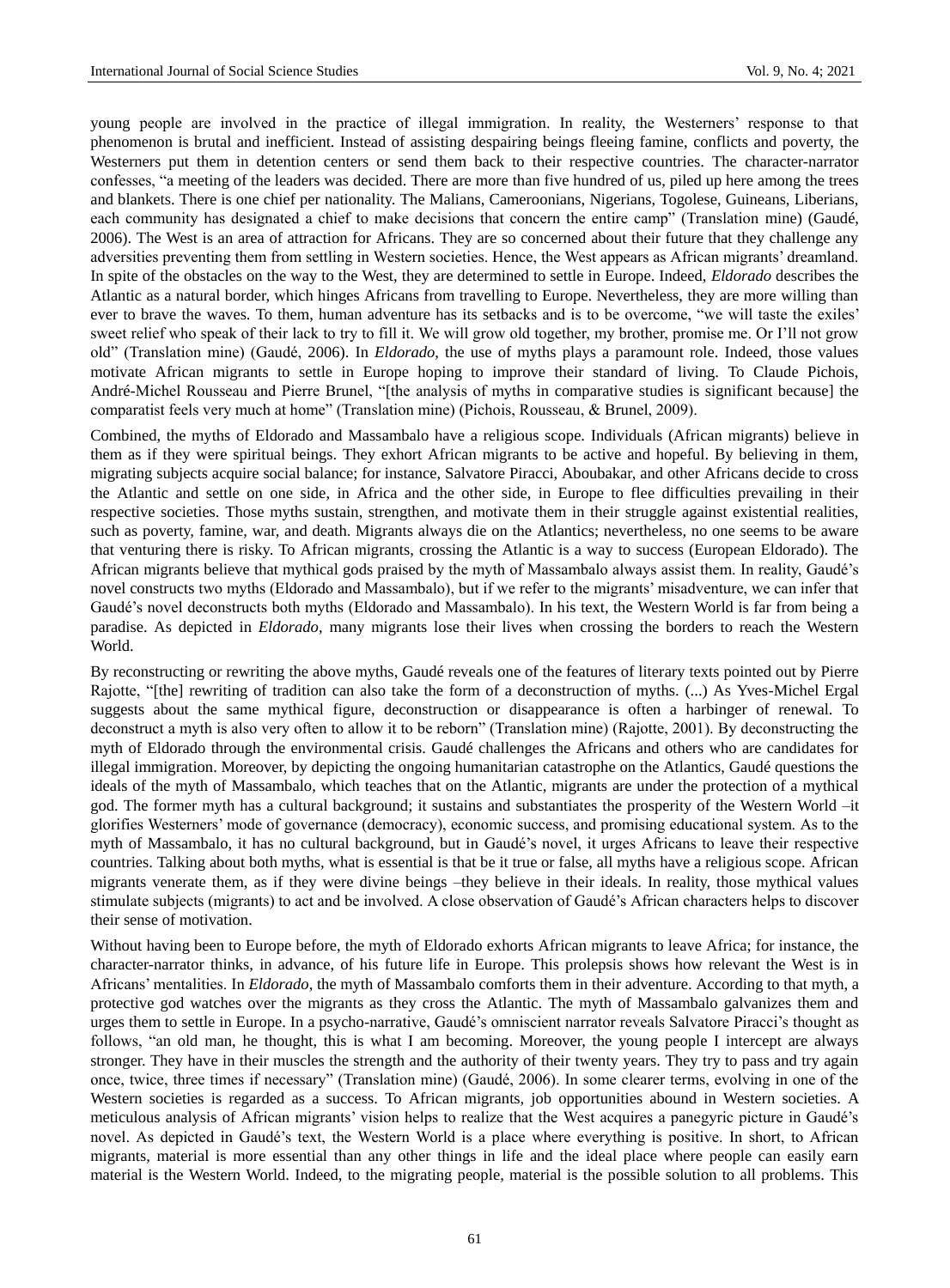substantiates their movement towards the Western World.

That materialistic scope is illustrated in Gaudé"s narrative technique consisting in silencing the cultural dimension of the West and advocating its materialistic sense through the African migrants' vision. What seems to be of primary importance for those migrants is the acquisition of financial mobility. In other words, in their mentalities (understanding), financial autonomy is more significant than cultural autonomy. This splendid image of Europe urges the African citizens to migrate. This means they leave their homeland and settle elsewhere. The ensuing citation describes Salvatore Piracci"s regrets; he realizes that despite his commitment, the struggle against illegal immigrants is far from being won –African migrants are more numerous and determined. Gaudé's narrator reveals, "the guard of the citadel was tired while the attackers were younger and younger. And they were beautiful with the light that hope gives to the eyes. They are right, he thought. Four times. Ten times. Let them try until they succeed. He thought then that it was useless. That he was pushing back men who were always coming back more lively and conquering" (Translation mine) (Gaudé, 2006). The preceding textual clue exemplifies the idea according to which the West is a paradise. To Soleiman, returning to Sudan without fulfilling his dream is a shame. And that feeling remains in all migrants" psyche. They do not want to be the laughing stock of their respective villages; they do not want to be shown up. Even if they have to starve in Europe, they prefer it to returning home empty-handed.

Further, the myths of Eldorado and Massambalo are incorporated into Gaudé"s novel in a complementary dynamism. Despite the difficulties: deaths, detentions, and other mistreatments with which the African migrants are confronted, they still believe in the Western Eldorado. Importantly, that vision is so rooted in the Africans" morals that they flock to the Western borders. Without being to the Western World before, they nurture a strong desire to go there, at the risk of their lives. *Eldorado* describes a horrific scene as follows, "in the rush, the men were trampling each other, climbing over each other, pushing each other violently. I saw, a few meters away from me, a woman lose her baby. Before she could throw herself on the ground to protect it, men, without even noticing, had passed over it. It was nothing but screams and furious fights to stand up. He continued to fall from the top of the first fence, but they fell on a human tide. I could see us dying there, in a strip of land that belongs to no one" (Translation mine) (Gaudé, 2006). Pure-born Africans are envious, they believe in the myths of Massambalo and Eldorado. This belief blinds them so that they face the waves of the Atlantic and the coast guards. Their struggle is to overcome them in order to reach Europe. Soleiman and Aboubakar are Gaudé"s heroes, who despite the long period spent in bushes and the barriers erected between Africa and Europe, manage to reach Europe. Those black characters" tenacity and that of many other African migrants show that the West is symbolically their dreamland.

Up to this step, the West has been addressed from a purely appreciative perspective. Africans celebrate it as a space devoid of vices; i.e., a perfect society where citizens make no effort to succeed. Africans' vision of the West is therefore inherently positive, giving the impression that the West is a model of human society to be followed. Nevertheless, what about Africans" opinion of Africa? Let us note that Gaudé"s *Eldorado* presents Africa under a turbulent angle, its young people are idle –they move towards other unknown horizons. This massive exodus is not exclusive to a unique African country. Various African countries suffer from that exodus; their populations flock to the West in search of social welfare. In *Eldorado*, that exodus occurs in the sub-Saharan and Maghreb countries, namely Mali, Burkina Faso, Cote d"Ivoire, Liberia, Togo, Guinea, Morocco, Libya, and Algeria. Coincidentally, there is a serious political instability in those countries. Thus, their young people flee towards Western borders. Those who migrate are not ready to return to their respective countries. Soleiman, the character-narrator confesses, "it is impossible for me to go home. To find my brother and tell him that I have failed. Not only am I not bringing the money that will save him, but that I have not crossed any sea. It is impossible to bring this desolation with me and to offer it to those who saw me leave" (Translation mine) (Gaudé, 2006). In essence, the migrants are disappointed about African social calamities. Indeed, they believe that Africa is unable to offer them a propitious future; therefore, they decide to settle in Europe to seek job. That conception of the Western World is purely panegyric and gives the impression that the Western societies have no social difficulties.

In *Eldorado*, the first object of desire is the West; the second object is the quest for material (money). Like both Soleiman and Aboubakar, many other young Africans are willing to settle in Europe and possess those objects. This is why Soleiman and Aboubakar feel relieved when they cross the barrier, which separates Europe from Africa, "everything is there, the vast sky, the night coming to an end, but I can no longer hear the rush of the assault. It is all over. We are there. Aboubakar's voice surrounds me. We are here, my bro. And it's thanks to you" (Translation mine) (Gaudé, 2006). This passage shows that African migrants feel relieved to leave Africa. That feeling is meaningful in *Eldorado*, not because it brings joy to the migrants, but rather because of its link with the way, Africans consider Africa. Indeed, African young people are disappointed with their authorities –they do not have a viable project in the short or long term for them. They make promises to their people, but do not set up necessary infrastructures, which can actually concretize those ambitious promises. Worse still, there is no incentive policy to create jobs and keep young people in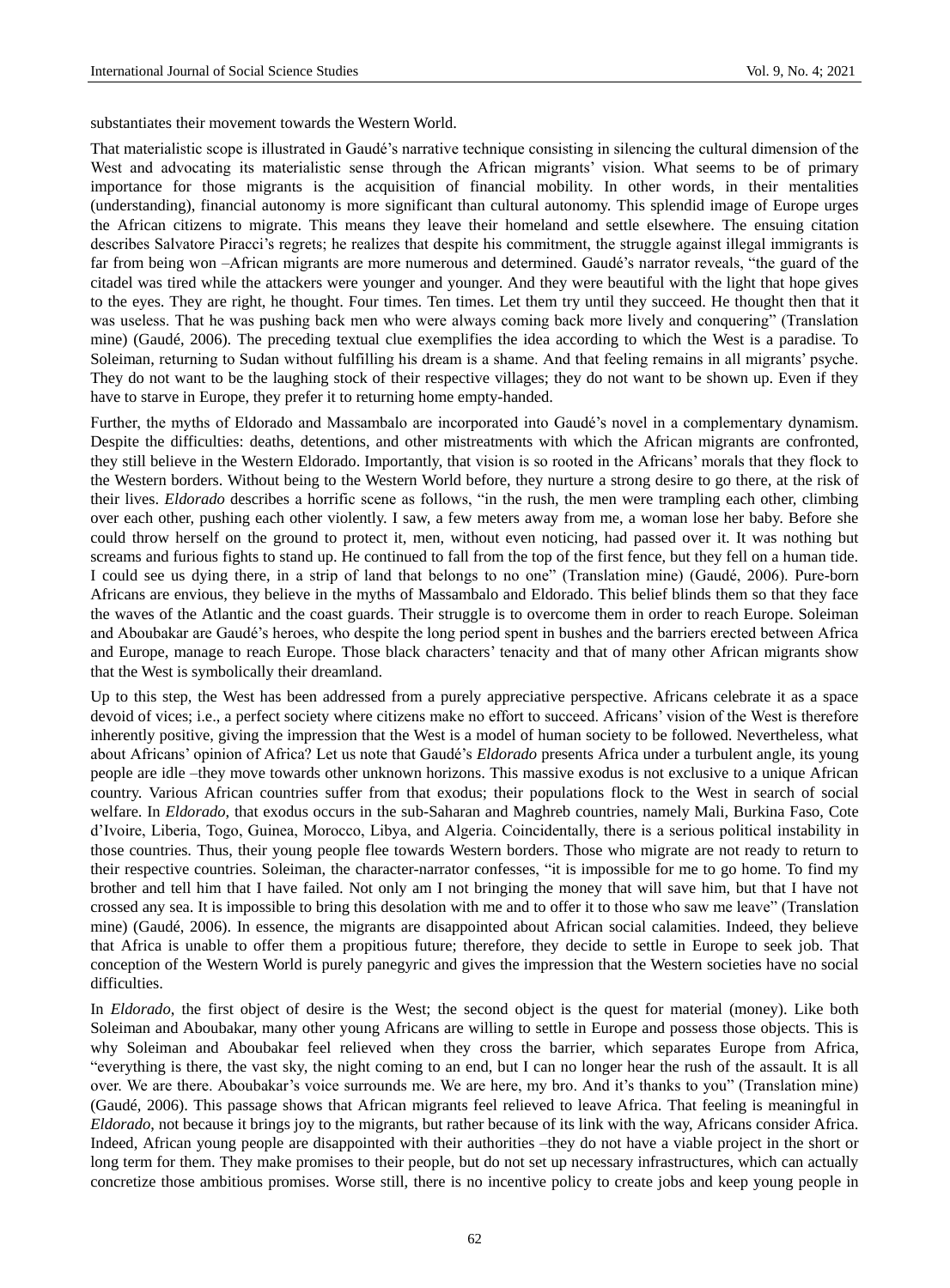Africa. Africa is a continent plagued by intercommunal wars, famine, and viral diseases. Indeed, African youth qualify Africa as a hell on earth.

Significantly, the image of the flame in *Eldorado* illustrates the tensions prevailing in Africa. Metaphorically, the flame refers to the various crises, which devastate Africa and give the impression that it is a hell. Those people who evolve there suffer from many shortcomings. Indeed, the textual clue, which follows, describes Africans" troubles, "then Aboubakar points his finger towards the night, towards the hill where we were hiding. Look, he said. I can see small orange lights flickering in the night. More and more numerous. It"s burning. They just set fire to our camp. The flames are higher and higher. We imagine our bags, our things are burning over there, a few hundred meters away. They will continue their harassment on others than us, without ceasing. And the emigrants will continue to crowd the borders of Europe, ever poorer, ever hungrier. The truncheons will always be harder but the race of the damned will always be faster. I have passed by. I watch the flames rise in the night and recommend my brothers to the sky. May they be given to cross the borders. May they be tireless and blessed. Why should they not try their chance? What are they leaving behind that is so enviable? We leave nothing behind us but a cloak heavy with poverty" (Translation mine) (Gaudé, 2006). Symbolically, the "cloak" is Africa and one of its characteristics is its impoverished nature. In fact, Africa is unable to feed its populations; idle, hungry and abandoned, those populations wander in the forests at the borders of Europe seeking to flee Africa for other horizons judged as being favorable and promising. Gaudé"s novel makes a critical judgment upon African political governance, which neglects the future of African youth. This is obvious, African young people"s disappointment is not natural, but artificial –that is the result of poor governance prevailing in African countries.

In Gaudé"s text, Africa is described as a miserable society whose social strata are crumbling and being drained of their substance (populations). If *Eldorado* implicitly demonizes Africa, *Praisesong* openly idealizes it. Indeed, Gaudé presents Africans from a humanist perspective; i.e., by drawing a bleak picture of the management of its populations, he urges political decision-makers to change their mode of governance; he exhorts them to pay attention to the drama prevailing in Africa. Far from blaming a specific African leader, Gaudé focuses his novel on sub-Saharan Africa. This narrative technique, which consists in depicting West African citizens" exodus, shows that there is a serious problem of governance in West African countries. Here, the populations" exodus is justified by number of reasons, inter alia the growing poverty related to the lack of infrastructure and fair governance. In addition, insecurity, arbitrary murders, tribal wars, and nepotism (related to poor governance), compel African young people to settle in the Western World. Combined, those causes motivate Africans" departure in search of a propitious shelter. Let us note that those migrating populations do not praise Africa; they rather consider it as a hostile space, for it is unable to contribute to their achievement.

In accordance with the preceding analysis, one of the crucial issue, undermining Africa is that it suffers from a lack of internal solidarity –African leaders are disunited. This is apparent in Gaudé"s text. Africans do not move freely within Africa; each of the African leaders imposes a barrier, which prevents the free movement of goods and people. The character-narrator describes, "two men had drawn weapons. Pistols that they ostensibly brandished. The third man walked by us and started yelling. He yelled at us to get our money out. All our money, he said. [...] There is no boat. We are not where we should be. The danger is all around us. You can feel it in your skin. [...] One of the men fired a shot in the air, to show us that we should not expect any help, which no one here would come to our rescue. [...] They pulled me away from the group and beat me up. I fell to the ground and immediately. They hit me for a long time again, until I didn"t move at all" (Translation mine) (Gaudé, 2006).

Obviously, hospitality is lacking at all levels in Africa. In those circumstances, there is no real integration and Africans consider each other as enemies. This picture of Africa is far from being encouraging; it is rather pitiful.

#### **4. Conclusion**

In this study, the interest was to examine the ambivalence of visions in two novels written by two writers from different nationalities. By considering their respective characters" visions, some points of convergence and divergence have been pointed out. In the first section, members of black Diaspora perceive Africa as their ancestral roots; they praise its cultural asset as a value, which can help them construct their cultural identity and combat acculturation. This study has defined Africa as an asylum. In the same section, the Western World has been addressed. From that analysis, it should be noted that the West is not exempt from social shortcomings; its cultural and economic imperialism exacerbates members of black Diaspora"s lives; its policy of protectionism makes it radical and hostile. It alienates and alters Blacks" cultural values and prevents them from experiencing freedom of movement. In the second section, the West has been defined as an Eldorado; Africans flock there to acquire social mobility. The economic prosperity of the West has also been deciphered. Here, Africa has been scrutinized as a poor society. This study has also revealed that African populations are miserable because of wars prevailing in their respective countries. So, Africa is compared to hell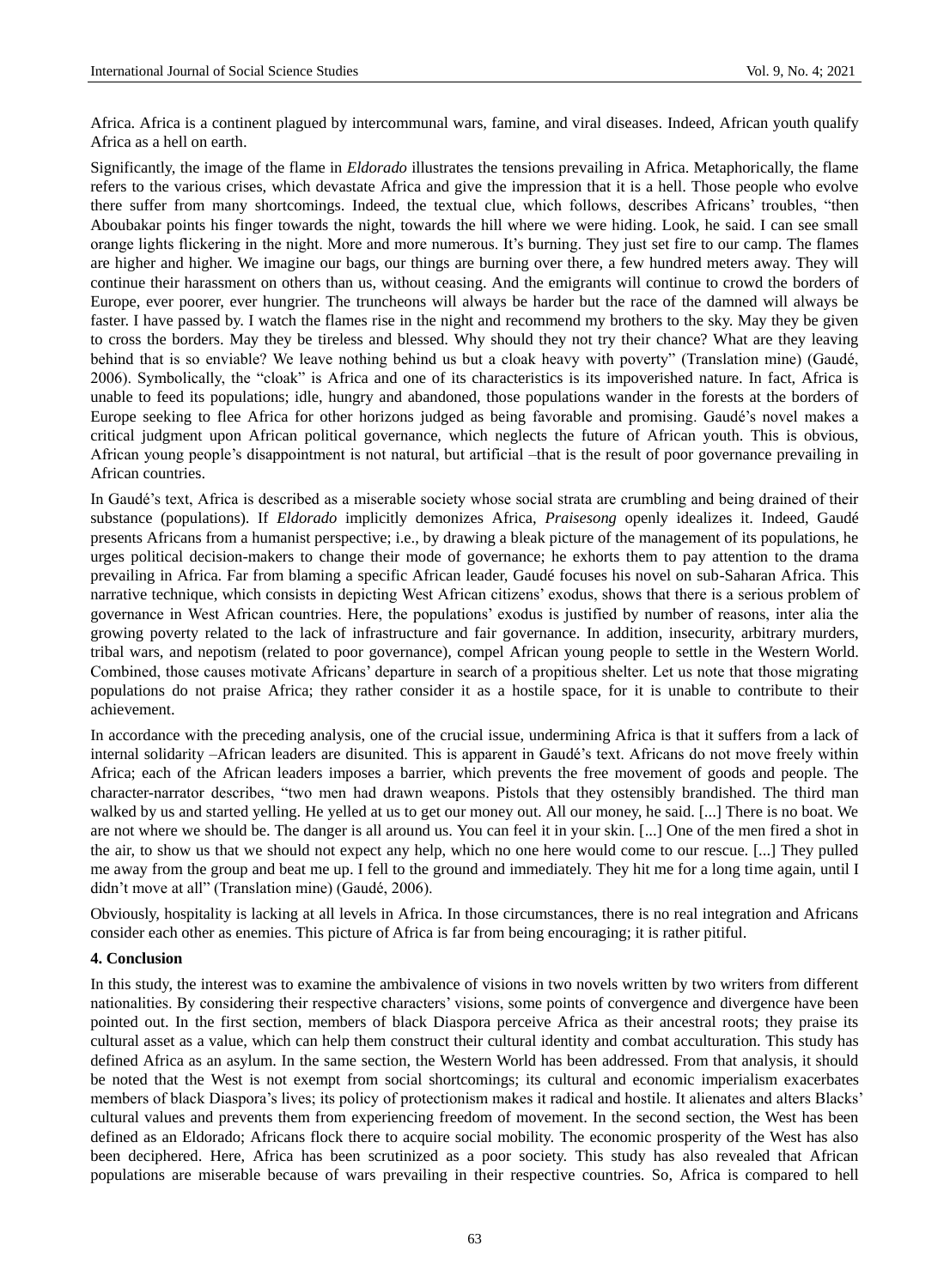(unlivable space). The analysis of the ambivalence of visions has been possible thanks to comparative semiotics.

By contrasting, number of textual clues taken from *Praisesong for the Widow* and *Eldorado*, considered of course as signs, this study has disclosed that all human societies are relative and that in accordance with that relativity, there should be mutual love between humans. It has also been indicated that Africa and the Western World suffer from a social turmoil because the political game prevailing in both areas is unfair. With reference to those details, it should be noted that literature as a medium of communication, contributes to the advent of globalization. Through literary works, writers from various cultural roots transcend their geographical barriers (boundaries) and textualize social realities, which threat the world citizens. This new artistic practice frees literature from any forms of sectarianism and favors the advent of world-literature, which aesthetically promotes togetherness and universal unity. However, the implementation of the ideals of globalization (merit, equality between citizens, freedom of entrepreneurship, and freedom of movement) is a failure. On the ground, those ideals continue to be influenced by Western political restrictions and other protectionist measures. In practice, the lack of humanism and fair assistance illustrated by both authors in their respective texts brings the operationality of globalization into disrepute. Through his novel, Gaudé reveals some of the features of Western political discourses as follows, "you are the wall of Europe. (...) This is a war, you are at war, and you are in the front line. You shall not let yourselves be overwhelmed. You shall hold on. They are always more numerous and Fortress Europe needs you" (Translation mine) (Gaudé, 2006).

Explicitly, this order is from one of the European political figures. Not only does that utterance compel the soldier (Salvatore Piracci) to closely monitor the borders, but it also jeopardizes the West"s relationship with the rest of the world. That utterance embodies hatred, pride, and hypocrisy; its pragmatic impact constitutes a truly threat, for it does not allow the enforcement of the ideals of globalization. The repressive machine (soldier), to whom that order is designed, meticulously carry it out on the ground, thus preventing globalization from prospering and inscribing in manners.

In short, the outcomes of the current study are satisfactory and stimulating, but the values constructed by both writers are numerous –the semantic values acquired by analepsis and prolepsis in their novels is of paramount interest and deserves to be questioned for further understanding.

#### **References**

- Baage, S. U. (2017). Regards exotopiques sur deux portes de l"Europe: la crise migratoire à Lampedusa et à Mayotte dans *Eldorado* et *Tropique de la violence*. *Carnets*. 2ème Série –11. https://doi.org/10.4000/carnets.2369
- Daisy R. D. (2020). Redefining Black Female Identity in Paule Marshall"s *Praisesong for the Widow*. *Journal of Critical Reviews*, *7*(15). Retrieved April 10, 2021, from http://scholarship.richmond.edu/english-faculty-publications
- Dance, D. C. (2011). African American Literature by Writers of Caribbean Descent. *The Cambridge History of African American Literature*, *Cambridge, Cambridge University Press, 1,* 377-404. https://doi.org/10.1017/CHOL9780521872171.020
- Doley, D. R. (2020). Redefining Black Female Identity in Paule Marshall"s *Praisesong for the Widow*. *Journal of Critical Reviews*, *7*(15).
- Falola, T., & Laremont, R. R. (2002). *Africanity Redefined: Collected Essays of Ali A. Mazrui Vol. 1*, Africa World Press.
- Gaudé, L. (2006). *Eldorado*. Paris, Actes Sud.
- Gaudé, L. (2007). *Dans la nuit de Mozambique*. Paris, Actes Sud.

Hébert, L. (2014). *L'Analyse des textes littéraires. Une méthodologie complète*. Paris, Classiques Garnier.

- Jouve, V. (2001). *Poétique des valeurs*. Paris, Presses Universitaires de France.
- Marshall, P. (1983). *Praisesong for the Widow*. Dublin, OCLC.
- Mazrui, A. A., & Laremont, R. R. (2002). *Africanity Redefined: Collected Essays of Ali A. Mazrui Vol. 1*. UK, Africa World Press.
- Mendy, L. (2019). Some Connections of Africa and the U.S.A in American World Literature. *International Journal of Scientific Research and Management (IJSRM)*, *7*(10), 557-562. Retrieved April 14, 2021, from https://doi.org/10.18535/ijsrm/v7i10.sh02
- Mole, G. D. (2019). Mordre la poussière dans l"Eldorado à rebours: Laurent Gaudé, la migration clandestine et l"ombre de Massambalo. *The French Review*, *93*(2). https://doi.org/10.1353/tfr.2019.0006